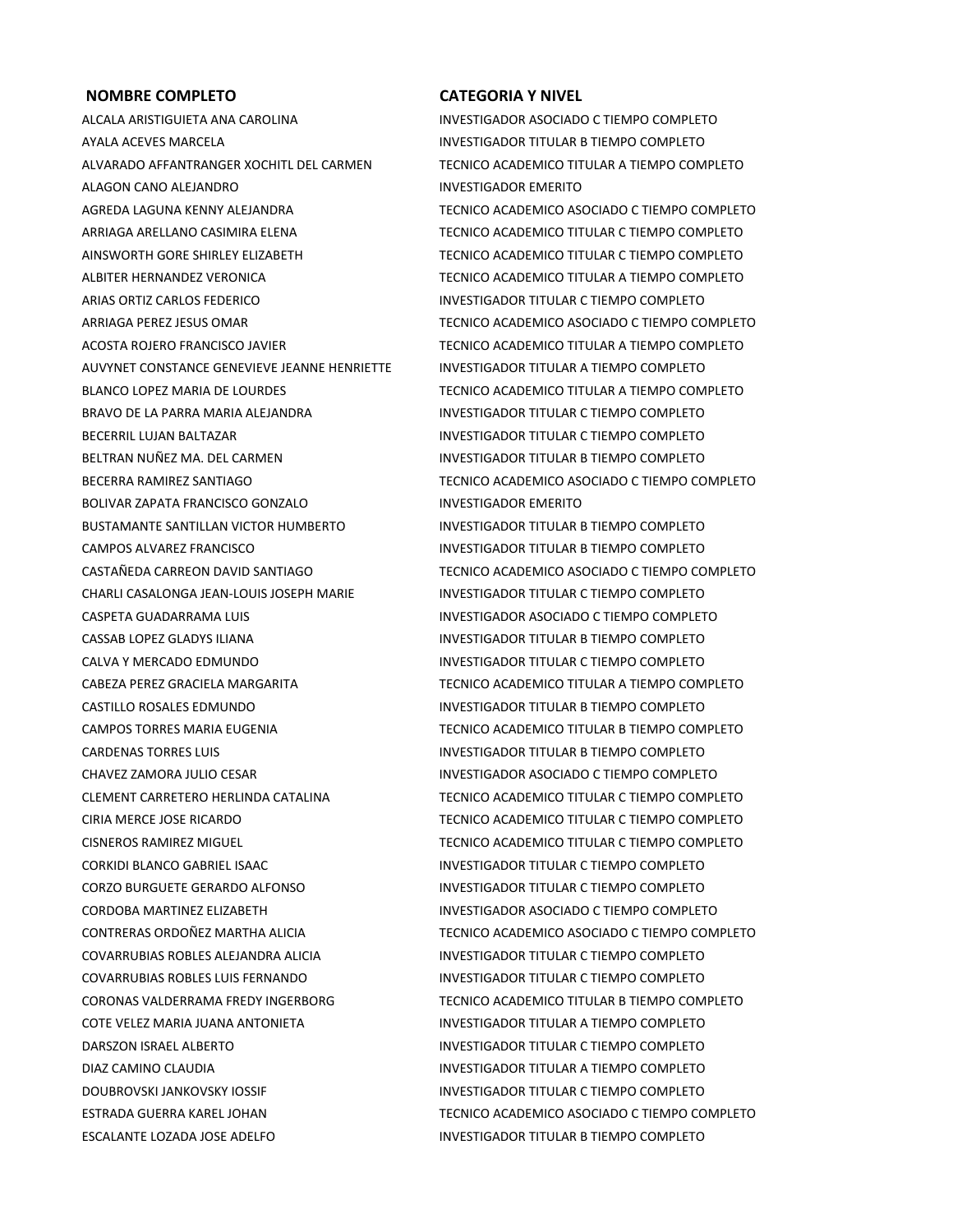ESPIN OCAMPO ELDA GUADALUPE **investigador titular citiempo completo** FERREIRA BATISTA CESAR VICENTE **INVESTIGADOR TITULAR B TIEMPO COMPLETO** GALINDO FENTANES ENRIQUE **INVESTIGADOR TITULAR C TIEMPO COMPLETO** GARCIA RUBIO GRANADOS ALEJANDRO ANGEL INVESTIGADOR TITULAR A TIEMPO COMPLETO GOMEZ GOMEZ ISABEL **INVESTIGADOR TITULAR B TIEMPO COMPLETO** GOSSET LAGARDA GUILLERMO **INVESTIGADOR TITULAR C TIEMPO COMPLETO** GURROLA BRIONES GEORGINA INVESTIGADOR TITULAR A TIEMPO COMPLETO GUERRERO CARDENAS ADAN OSWALDO **INVESTIGADOR TITULAR A TIEMPO COMPLETO** GUEVARA GARCIA ANGEL ARTURO INVESTIGADOR TITULAR B TIEMPO COMPLETO GUTIERREZ RIOS ROSA MARIA **INVESTIGADOR TITULAR B TIEMPO COMPLETO** HERNANDEZ LUCAS ISMAEL **INVESTIGADOR TITULAR B TIEMPO COMPLETO** ISA PAVEL **INVESTIGADOR TITULAR B TIEMPO COMPLETO** JOSEPH BRAVO PATRICIA ILEANA INVESTIGADOR TITULAR C TIEMPO COMPLETO JUAREZ LOPEZ KATY INVESTIGADOR TITULAR B TIEMPO COMPLETO LARA FLORES MIGUEL **INVESTIGADOR TITULAR C TIEMPO COMPLETO** LEON MEJIA PATRICIA INVESTIGADOR TITULAR C TIEMPO COMPLETO LOMELI BUYOLI HILDA MARIA **INGLETO E LOMENTI DE SE EN ENGLES**TIGADOR TITULAR C TIEMPO COMPLETO

ESTRADA NAVARRETE GEORGINA TECNICO ACADEMICO TITULAR C TIEMPO COMPLETO ESPINOSA ORGANISTA RAFAELA MARIA DEL PILAR TECNICO ACADEMICO TITULAR C TIEMPO COMPLETO ESPINOZA TORRES MARCO ANTONIO TECNICO ACADEMICO ASOCIADO C TIEMPO COMPLETO FERNANDEZ MORA MARCOS TECNICO ACADEMICO TITULAR C TIEMPO COMPLETO FLORES ALCANTAR ANGEL FRANCISCO TECNICO ACADEMICO ASOCIADO C TIEMPO COMPLETO FLORES MEJIA NOEMI TECNICO ACADEMICO TITULAR C TIEMPO COMPLETO FLORES OCAMPO CELIA TECNICO ACADEMICO TITULAR C TIEMPO COMPLETO FLORES SOTO HUMBERTO **TECNICO ACADEMICO TITULAR C TIEMPO COMPLETO** GAYTAN COLIN RUBEN PAUL TECNICO ACADEMICO TITULAR C TIEMPO COMPLETO GRANDE CANO RICARDO ALFREDO TECNICO ACADEMICO TITULAR C TIEMPO COMPLETO GARCIA GOMEZ BLANCA INES **TECNICO ACADEMICO TITULAR C TIEMPO COMPLETO** GARCIA MELENDREZ CELINA INVESTIGADOR ASOCIADO C TIEMPO COMPLETO GIL RODRIGUEZ PALOMA COLUMBA TECNICO ACADEMICO TITULAR A TIEMPO COMPLETO GONZALEZ CHAVEZ CARLOS ALBERTO TECNICO ACADEMICO ASOCIADO C TIEMPO COMPLETO GONZALEZ MUÑOZ FERNANDO TECNICO ACADEMICO TITULAR A TIEMPO COMPLETO GONZALEZ TRUJILLO SERGIO TECNICO ACADEMICO ASOCIADO C TIEMPO COMPLETO GUZMAN APARICIO JOSEFINA TECNICO ACADEMICO TITULAR C TIEMPO COMPLETO GUERECA GURROLA LEOPOLDO TECNICO ACADEMICO TITULAR B TIEMPO COMPLETO GUTIERREZ MARISCAL MARIANA TECNICO ACADEMICO TITULAR B TIEMPO COMPLETO GUILLEN SOLIS GABRIEL TECNICO ACADEMICO TITULAR B TIEMPO COMPLETO HERNANDEZ CHAVEZ GEORGINA TERESA TECNICO ACADEMICO TITULAR B TIEMPO COMPLETO HERNANDEZ GARCIA LEANDRO DAVID TECNICO ACADEMICO TITULAR B TIEMPO COMPLETO HERNANDEZ ORIHUELA LORENA TECNICO ACADEMICO TITULAR A TIEMPO COMPLETO HERNANDEZ RODRIGUEZ ZOILA VANESSA TECNICO ACADEMICO TITULAR B TIEMPO COMPLETO HERNANDEZ VARGAS RENE TECNICO ACADEMICO TITULAR A TIEMPO COMPLETO HURTADO RAMIREZ JUAN MANUEL TECNICO ACADEMICO TITULAR C TIEMPO COMPLETO JAIMES HOY ELIZABETH LORRAINE **INVESTIGADOR ASOCIADO C TIEMPO COMPLETO** JIMENEZ JACINTO VERONICA TECNICO ACADEMICO TITULAR B TIEMPO COMPLETO LLEDIAS MARTINEZ JOSE FERNANDO TECNICO ACADEMICO TITULAR A TIEMPO COMPLETO LOPEZ BUSTOS EUGENIO TECNICO ACADEMICO TITULAR B TIEMPO COMPLETO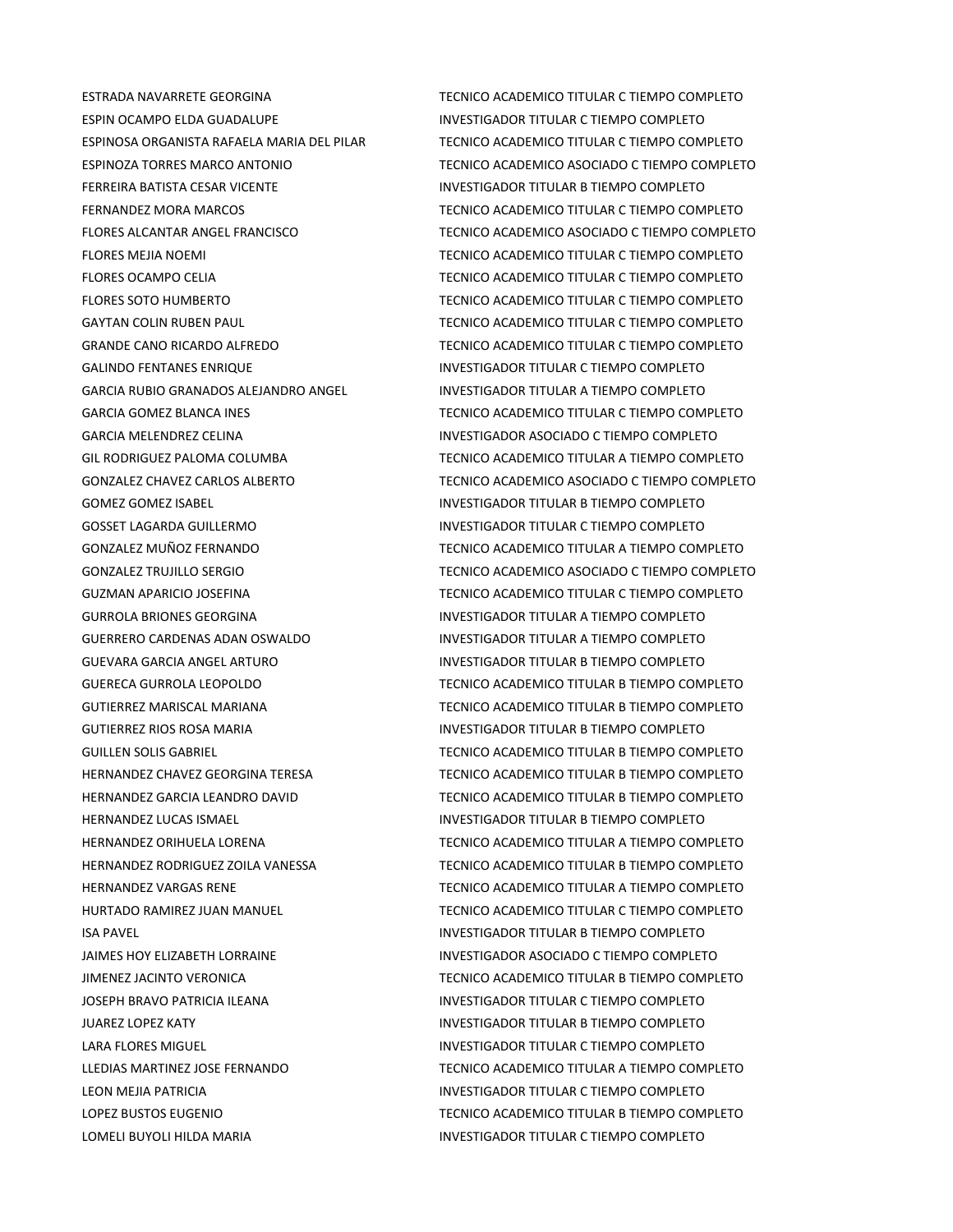POSSANI POSTAY LOURIVAL DOMINGOS INVESTIGADOR EMERITO

LOPEZ CHARRETON SUSANA **INVESTIGADOR TITULAR C TIEMPO COMPLETO** LOPEZ MUNGUIA CANALES AGUSTIN INVESTIGADOR TITULAR C TIEMPO COMPLETO LOPEZ DIAZ TOMAS DAVID INVESTIGADOR TITULAR A TIEMPO COMPLETO LOPEZ GONZALEZ IGNACIO INVESTIGADOR TITULAR A TIEMPO COMPLETO LOPEZ GUTIERREZ OSWALDO **TECNICO ACADEMICO ACADEMICO ASOCIADO C** TIEMPO COMPLETO MARTINEZ ANAYA CLAUDIA INVESTIGADOR TITULAR A TIEMPO COMPLETO MARTINEZ JIMENEZ ALFREDO **INVESTIGADOR TITULAR C TIEMPO COMPLETO** MARTINEZ MEJIA LUZ MARIA TECNICO ACADEMICO TITULAR C TIEMPO COMPLETO MATA MORENO MARIA ELENA ELIZABETH TECNICO ACADEMICO TITULAR C TIEMPO COMPLETO MERINO PEREZ ENRIQUE INVESTIGADOR TITULAR C TIEMPO COMPLETO MELCHY PEREZ ERIKA ISABEL TECNICO ACADEMICO TITULAR A TIEMPO COMPLETO MENESES ROMERO ERIKA PATRICIA TECNICO ACADEMICO ASOCIADO C TIEMPO COMPLETO MEZA SOSA KARLA FABIOLA INVESTIGADOR ASOCIADO C TIEMPO COMPLETO MORENO LEON MA. SOLEDAD TECNICO ACADEMICO TITULAR C TIEMPO COMPLETO MORETT SANCHEZ JUAN ENRIQUE INVESTIGADOR TITULAR C TIEMPO COMPLETO NAPSUCIALY MENDIVIL SELENE TECNICO ACADEMICO TITULAR C TIEMPO COMPLETO NAVA NUÑEZ NOREIDE TECNICO ACADEMICO TITULAR B TIEMPO COMPLETO NISHIGAKI TAKUYA INVESTIGADOR TITULAR B TIEMPO COMPLETO NUÑEZ LOPEZ CINTHIA ERNESTINA INVESTIGADOR TITULAR B TIEMPO COMPLETO OLAMENDI PORTUGAL TIMOTEO CELSO TECNICO ACADEMICO TITULAR C TIEMPO COMPLETO OCADIZ RAMIREZ ARTURO TECNICO ACADEMICO TITULAR B TIEMPO COMPLETO OLVERA CARRANZA CLARITA INVESTIGADOR TITULAR B TIEMPO COMPLETO OLVERA RODRIGUEZ ALEJANDRO TECNICO ACADEMICO TITULAR C TIEMPO COMPLETO OLVERA RODRIGUEZ FELIPE TECNICO ACADEMICO TITULAR C TIEMPO COMPLETO OLVERA RODRIGUEZ LETICIA TECNICO ACADEMICO TITULAR C TIEMPO COMPLETO OLVERA RODRIGUEZ MARICELA TECNICO ACADEMICO TITULAR B TIEMPO COMPLETO OLIVARES GRAJALES JUAN ELIAS TECNICO ACADEMICO TITULAR B TIEMPO COMPLETO OLIVARES MARTINEZ ANTONIA TECNICO ACADEMICO TITULAR C TIEMPO COMPLETO ORTIZ SURI ERNESTO TECNICO ACADEMICO TITULAR C TIEMPO COMPLETO OCHOA LEYVA ADRIAN **INVESTIGADOR TITULAR B TIEMPO COMPLETO** OROPEZA NAVARRO RICARDO INVESTIGADOR TITULAR A TIEMPO COMPLETO OSUNA QUINTERO JOEL **INVESTIGADOR TITULAR B TIEMPO COMPLETO** PADILLA ACERO JAIME ENRIQUE TECNICO ACADEMICO ASOCIADO C TIEMPO COMPLETO PALOMARES AGUILERA LAURA ALICIA INVESTIGADOR TITULAR C TIEMPO COMPLETO PANTOJA AYALA OMAR HOMERO **INVESTIGADOR TITULAR C TIEMPO COMPLETO** PASTOR FLORES ANA RUTH TECNICO ACADEMICO TITULAR B TIEMPO COMPLETO PACHECO GUILLEN SABINO INVESTIGADOR ASOCIADO C TIEMPO COMPLETO PARDO LOPEZ LILIANA **INVESTIGADOR TITULAR B TIEMPO COMPLETO** PATIÑO VERA MARTIN TECNICO ACADEMICO TITULAR C TIEMPO COMPLETO PEDRAZA ALVA MARTIN GUSTAVO INVESTIGADOR TITULAR B TIEMPO COMPLETO PEREZGASGA CISCOMANI LUCIA TECNICO ACADEMICO TITULAR C TIEMPO COMPLETO PEREZ MORALES MARIA BEATRIZ TECNICO ACADEMICO TITULAR A TIEMPO COMPLETO PEÑA MALACARA CARLOS FELIPE **interestado en el establecer en el establecer en el establecer en el establecer e** PEREZ MARTINEZ LEONOR INVESTIGADOR TITULAR C TIEMPO COMPLETO PIMENTEL CABRERA JAIME ARTURO TECNICO ACADEMICO TITULAR A TIEMPO COMPLETO PORTA DUCOING HELENA **INVESTIGADOR TITULAR B TIEMPO COMPLETO**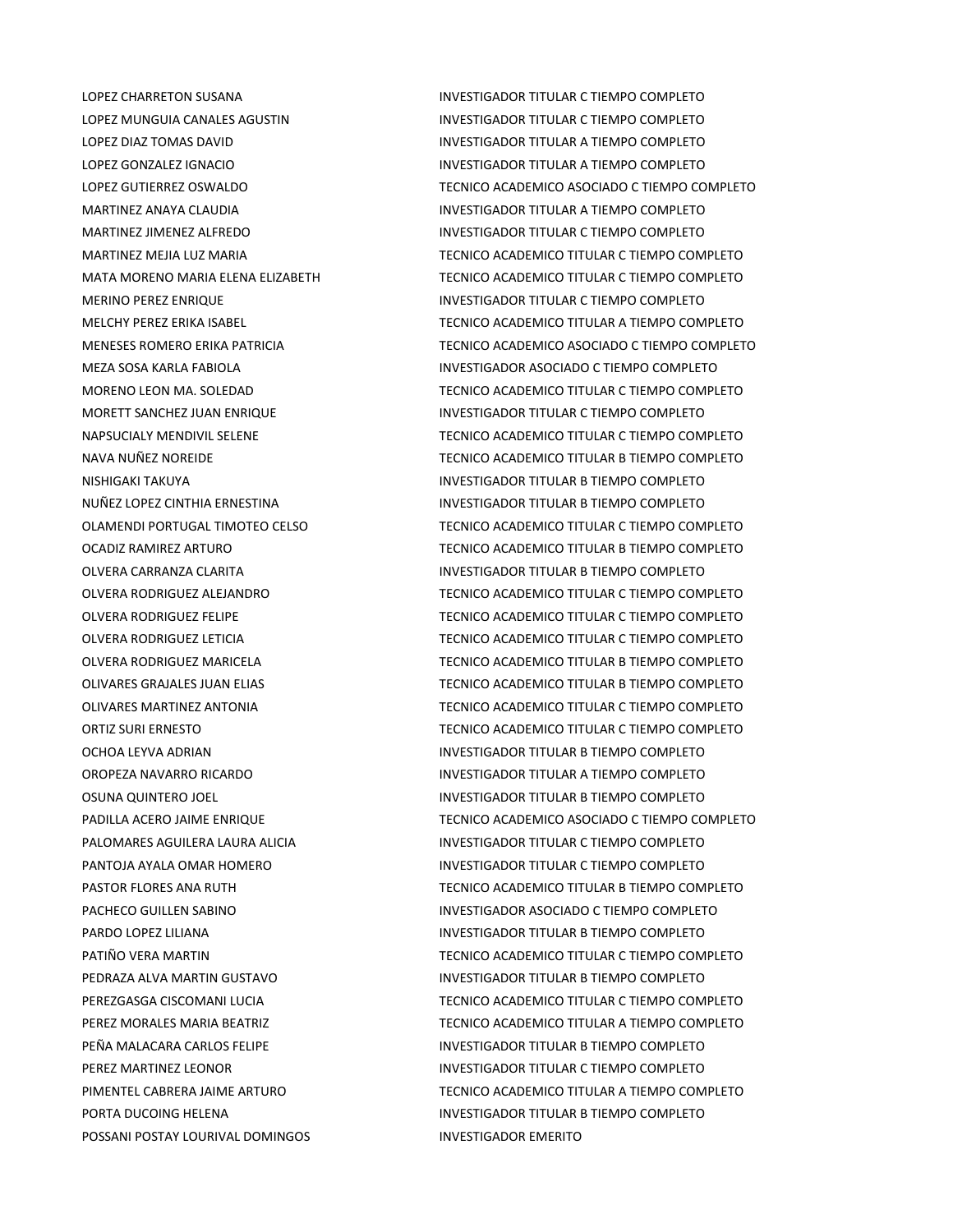PUENTE GARCIA JOSE LUIS **INVESTIGADOR TITULAR C TIEMPO COMPLETO** QUINTO HERNANDEZ MA. DEL CARMEN MONSERRAT INVESTIGADOR TITULAR C TIEMPO COMPLETO RAMIREZ ANGELES LAURA SOCORRO TECNICO ACADEMICO TITULAR A TIEMPO COMPLETO RAMOS CERRILLO BLANCA MARGARITA TECNICO ACADEMICO TITULAR B TIEMPO COMPLETO RAMIREZ REIVICH OCTAVIO TONATIUH INVESTIGADOR TITULAR C TIEMPO COMPLETO RAMIREZ YARZA MARCELA TECNICO ACADEMICO ASOCIADO C TIEMPO COMPLETO REYNAUD GARZA ENRIQUE ALEJANDRO **INVESTIGADOR TITULAR B TIEMPO COMPLETO** REYES TABOADA JOSE LUIS **INVESTIGADOR TITULAR B TIEMPO COMPLETO** RODRIGUEZ ALEGRIA MARIA ELENA TECNICO ACADEMICO TITULAR C TIEMPO COMPLETO ROMERO ARTEAGA FIDELIA TECNICO ACADEMICO TITULAR A TIEMPO COMPLETO RONCERET ARNAUD JACQUES MARCEL **INVESTIGADOR TITULAR A TIEMPO COMPLETO** ROSENSTEIN AZOULAY YVONNE JANE INVESTIGADOR TITULAR C TIEMPO COMPLETO RODRIGUEZ BAHENA ROBERTO PABLO TECNICO ACADEMICO TITULAR A TIEMPO COMPLETO RODRIGUEZ GONZALEZ MABEL TECNICO ACADEMICO TITULAR B TIEMPO COMPLETO ROMAN MIRANDA ROSA TECNICO ACADEMICO TITULAR A TIEMPO COMPLETO ROSAS SANTIAGO PAUL **INVESTIGADOR ASOCIADO C TIEMPO COMPLETO** RUEDA BENITEZ ELDA PATRICIA TECNICO ACADEMICO TITULAR A TIEMPO COMPLETO RUDIÑO PIÑERA ENRIQUE INVESTIGADOR TITULAR C TIEMPO COMPLETO SARALEGUI AMARO ANDRES MARTIN TECNICO ACADEMICO TITULAR C TIEMPO COMPLETO SANCHEZ DIAZ IVAN TECNICO ACADEMICO ASOCIADO C TIEMPO COMPLETO SANTANA ESTRADA FRANCISCO JAVIER TECNICO ACADEMICO TITULAR A TIEMPO COMPLETO SANTANA ESTRADA OLIVIA **TECNICO ACADEMICO TITULAR B TIEMPO COMPLETO** SANCHEZ FLORES FIDEL ALEJANDRO **INVESTIGADOR TITULAR A TIEMPO COMPLETO** SANCHEZ GUEVARA YOLOXOCHITL TECNICO ACADEMICO TITULAR A TIEMPO COMPLETO SANDOVAL JAIME CARLOS **INVESTIGADOR ASOCIADO C TIEMPO COMPLETO** SANCHEZ LOPEZ FILIBERTO **TECNICO ACADEMICO TITULAR B TIEMPO COMPLETO** SANCHEZ LOPEZ ROSANA **INVESTIGADOR TITULAR B TIEMPO COMPLETO** SCHNABEL PERAZA DENHI INVESTIGADOR ASOCIADO C TIEMPO COMPLETO SANCHEZ QUINTANA JORGE FELIX TECNICO ACADEMICO TITULAR A TIEMPO COMPLETO SAAB RINCON GLORIA **INVESTIGADOR TITULAR C TIEMPO COMPLETO** SALAS VIDAL ENRIQUE **INVESTIGADOR TITULAR A TIEMPO COMPLETO** SERRANO CARREON LEOBARDO **INVESTIGADOR TITULAR B TIEMPO COMPLETO** SEGOVIA FORCELLA LORENZO PATRICK **INVESTIGADOR TITULAR B TIEMPO COMPLETO** SEGURA GONZALEZ DANIEL GENARO **INVESTIGADOR TITULAR B TIEMPO COMPLETO** SHISHKOVA SVETLANA **INVESTIGADOR TITULAR B TIEMPO COMPLETO** SOBERON CHAVEZ MARIO **INVESTIGADOR TITULAR C TIEMPO COMPLETO** SOBERON MAINERO FRANCISCO XAVIER DEL ESPIRITU SANTO INVESTIGADOR TITULAR C TIEMPO COMPLETO TABCHE BARRERA MARIA LUISA TECNICO ACADEMICO TITULAR B TIEMPO COMPLETO TABOADA RAMIREZ BLANCA ITZELT INVESTIGADOR TITULAR A TIEMPO COMPLETO TREJO LOYO MARIO TECNICO ACADEMICO TITULAR C TIEMPO COMPLETO TREVIÑO SANTA CRUZ CLAUDIA LYDIA INVESTIGADOR TITULAR C TIEMPO COMPLETO TINOCO VALENCIA JOSE RAUNEL TECNICO ACADEMICO TITULAR B TIEMPO COMPLETO TORRES RODRIGUEZ PAULINA TECNICO ACADEMICO ASOCIADO C TIEMPO COMPLETO URIBE VILLEGAS ROSA MARIA INVESTIGADOR TITULAR A TIEMPO COMPLETO VALDERRAMA BLANCO MARIA BRENDA INVESTIGADOR TITULAR B TIEMPO COMPLETO VALENCIA GARCIA CONCEPCION TECNICO ACADEMICO TITULAR C TIEMPO COMPLETO